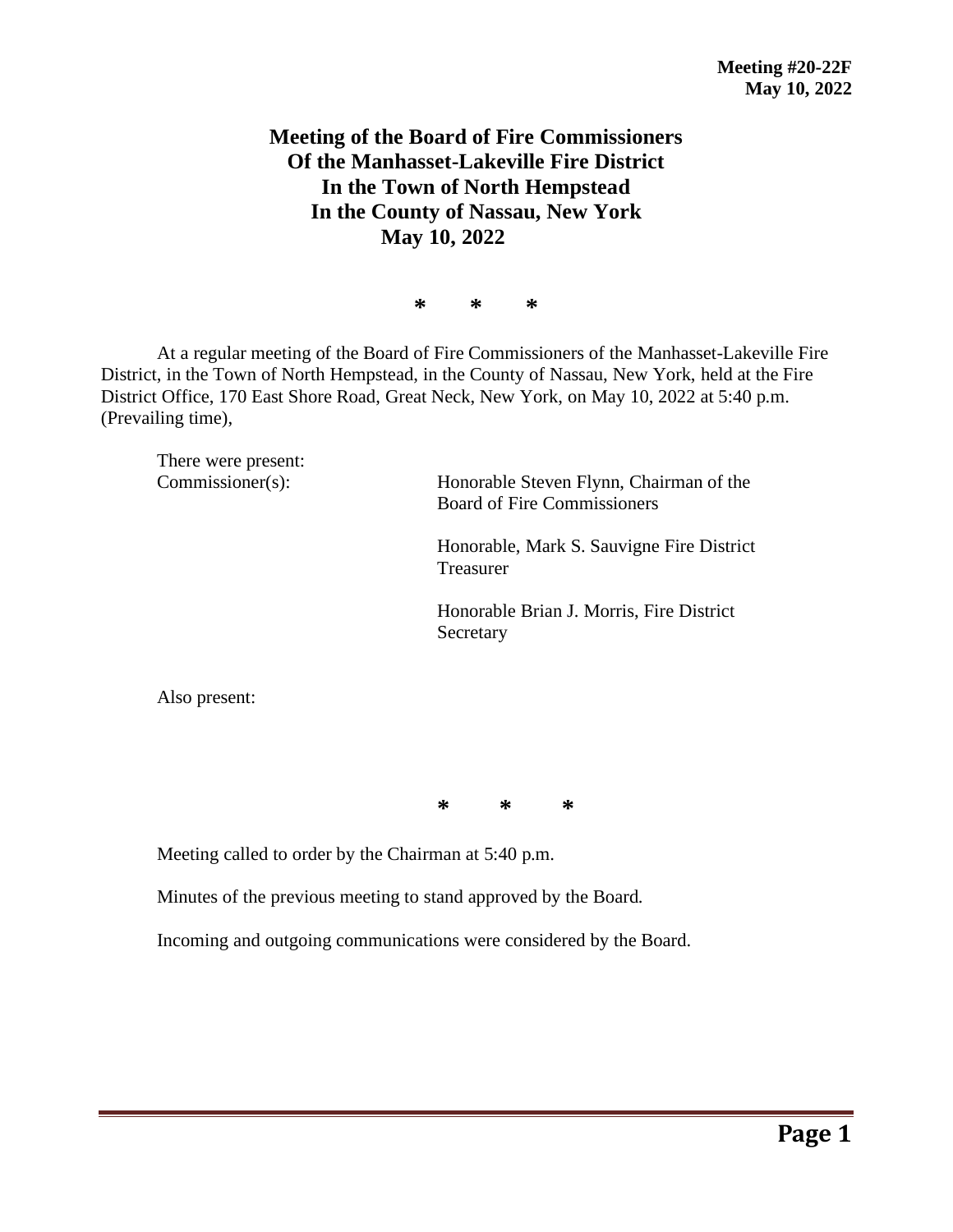## **Meeting #20-22F May 10, 2022 RESOLUTION OF THE MANHASSET-LAKEVILLE FIRE DISTRICT RELATING TO APPROVAL OF EXPENDITURES**

Commissioner Sauvigne proposed the following motion, seconded by Commissioner Morris

WHEREAS, the purchase of goods and services identified and presented to the Board of Commissioners this date, 5/10/22 have been found to be properly acknowledged as requested expenditures, according to the Procurement Policy of the Manhasset-Lakeville Fire District,

NOW, THEREFORE, it is hereby

RESOLVED to approve purchase to the vendors identified on Board of Commissioners Expenditure Request form submitted to the Board by the Superintendent as follows:

Approval of Expenditures:

| <b>VENDOR</b> |              | <b>DESCRIPTION</b>                  | <b>AMOUNT</b> | <b>BUDGET</b>   | <b>PURCHASE</b> |
|---------------|--------------|-------------------------------------|---------------|-----------------|-----------------|
|               |              |                                     |               | NUMBER SUPPORT  |                 |
| Stryker       |              | LUCAS and $1^{st}$ of   \$22,216.96 |               | $3410.225.A$ GC |                 |
|               |              | 3 payments                          |               |                 |                 |
|               | <b>TOTAL</b> | <b>REQUESTED</b>                    | \$22,216.96   |                 |                 |

The adoption of the foregoing Resolution (#F91-22) was duly put to a vote on roll call, which resulted as follows:

Ayes: Commissioner Sauvigne, Commissioner Morris, Commissioner Flynn Nays: None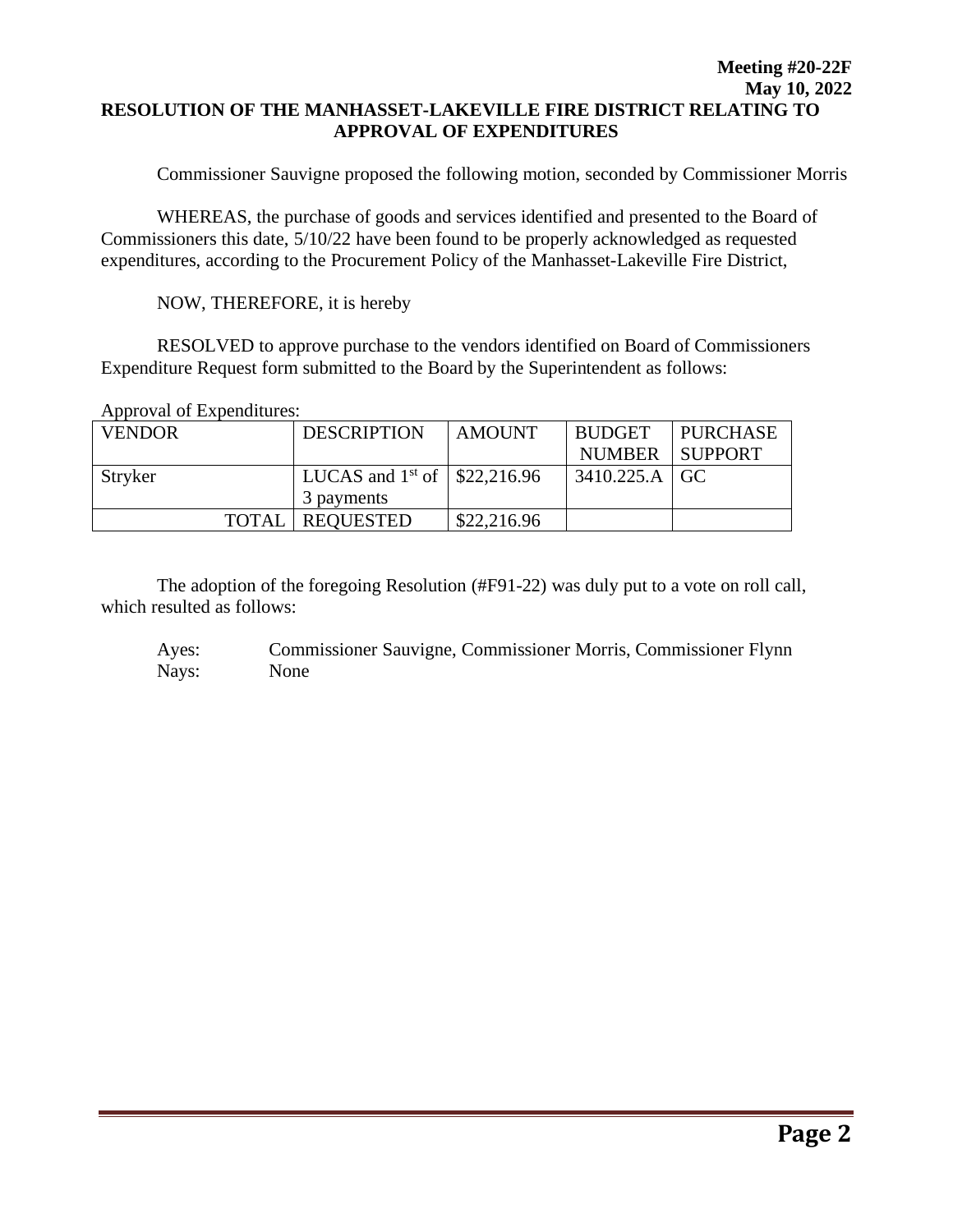The Board of Commissioners authorizes payment in the amount of \$3,100.00 to the Manhasset Lakeville Fire Department Company #5 for reimbursement of transportation to and from The World's Fair Marina for their 75<sup>th</sup> Anniversary Dinner.

The adoption of the foregoing Resolution (#F92-22) was duly put to a vote on roll call, which resulted as follows:

Ayes: Commissioner Morris, Commissioner Sauvigne, Commissioner Flynn Nays: None

## **RESOLUTION OF THE MANHASSET-LAKEVILLE FIRE DISTRICT RELATING TO APPROVAL OF CHECKS ORGANIZATION NUMBER 1\_**

To the Treasurer:

 I certify that the vouchers on the submitted check register were audited by the Board of Commissioners of the Manhasset-Lakeville Fire District on 05/10/22 and are allowed in the amounts shown. You are hereby authorized and directed to pay to each of the claimants the amount indicated on the opposite of his name.

Brian J. Morris Date: 05/10/22 Commissioner Manhasset-Lakeville Fire District

Commissioner Flynn proposed the following motion, seconded by Commissioner Sauvigne:

 WHEREAS the purchases for goods and services identified and presented to the Board of Commissioners this date, 05/10/22, have been found to be properly acknowledged as received or due, and have been audited according to the tenets of Town Law §176 (4a) and in compliance with the Procurement Policy of the Manhasset-Lakeville Fire District and,

 WHEREAS the audit of claims by the Board of Commissioners is a deliberate process to determine that the proposed payment is proper and just and satisfies the following criteria:

The proposed payment is for a valid and legal purpose.

The obligation was incurred by an authorized official.

The goods or commodities for which payment is claimed were actually rendered.

The obligation does not exceed the available appropriation.

The claim is in proper form; it is mathematically correct; it meets legal requirements; it does not include any charges for taxes from which the organization is exempt; it includes discounts to which the organization is entitled it does not include charges previously claimed and paid; and it is in agreement with an attached invoice.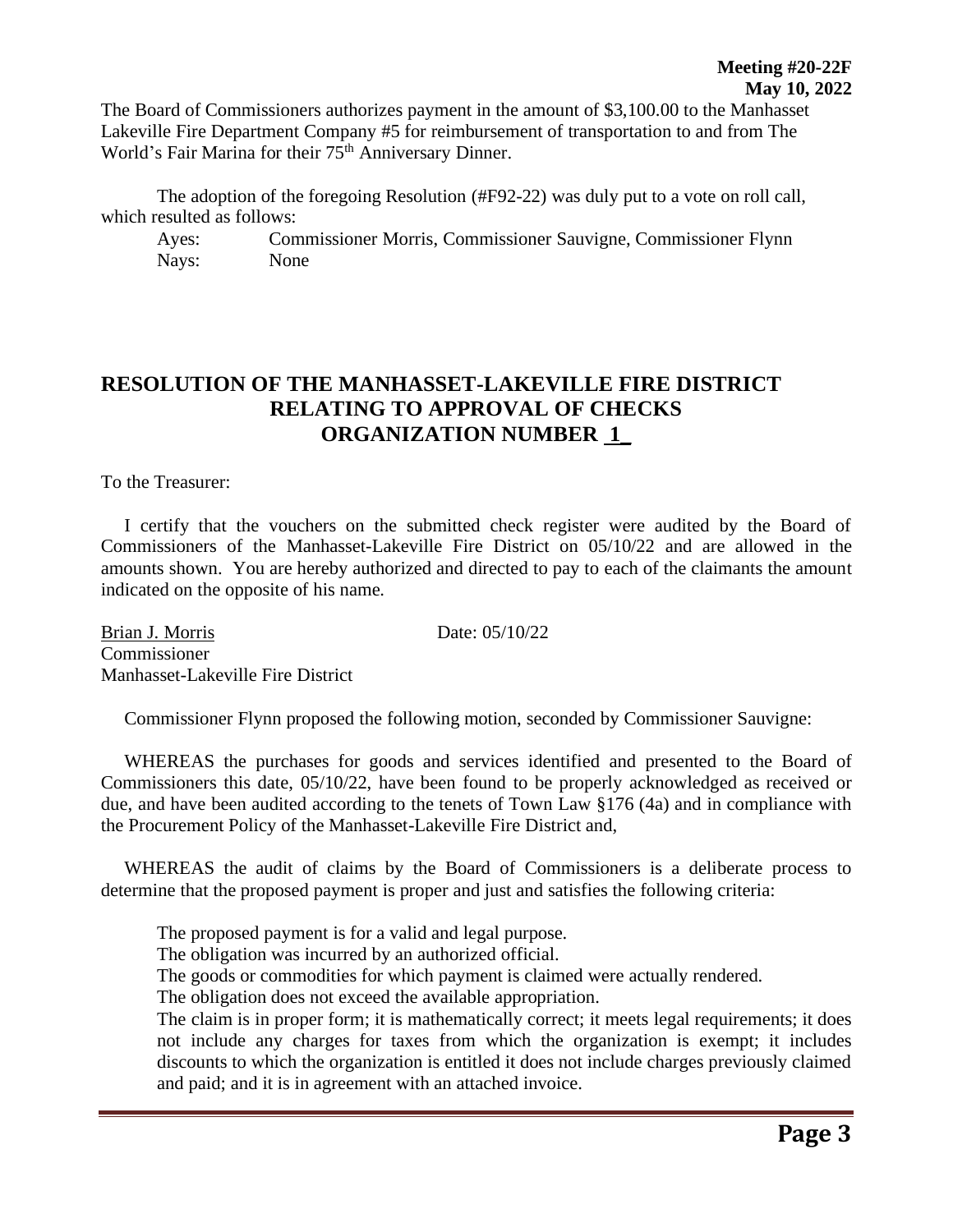NOW, THEREFORE, it is hereby

 RESOLVED to approve payment to the vendors identified on Check Number 13844 thru Check Number 13877 this date.

The adoption of the foregoing Resolution (#F93-22) was duly put to a vote on roll call, which resulted as follows:

Ayes: Commissioner Sauvigne, Commissioner Morris, Commissioner Flynn Nays: None

The Board was in receipt of and acknowledged the information contained in the Fire Department Applications and Fire Department Transfer Request.

The Board was in receipt of and acknowledged the information contained in the Fire Department Van Usage Request.

The Board acknowledged receipt of and discussed the information contained in the Ameriprise and Charles Schwab statements.

Meeting adjourned at 6:45 pm. I hereby certify the aforementioned is a true and exact copy of the Minutes of Meeting held on May 10, 2022.

Brian Morris, Secretary

\_\_\_\_\_\_\_\_\_\_\_\_\_\_\_\_\_\_\_\_\_\_\_\_\_\_\_\_\_\_

:ap